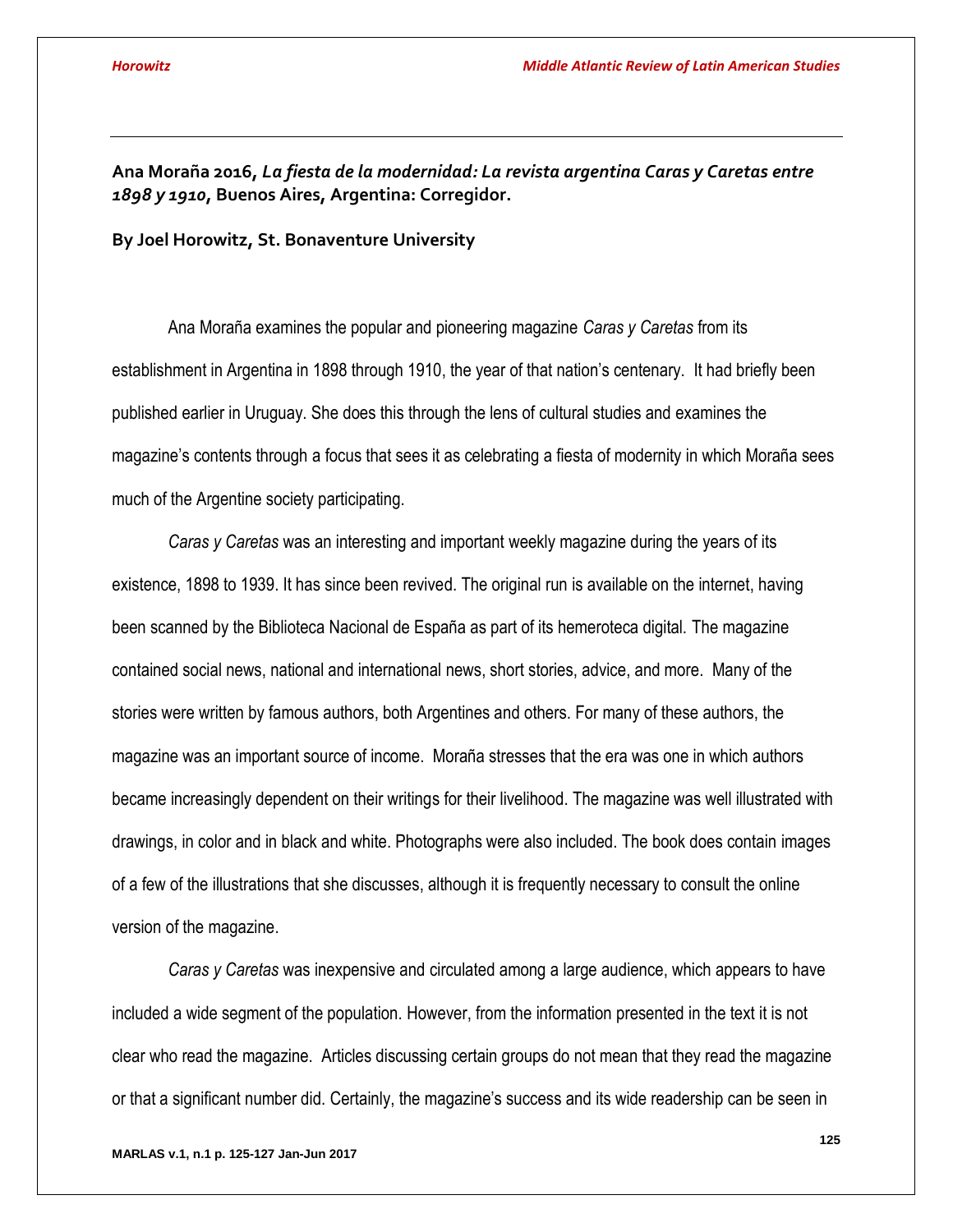the rapid increase in the number of pages in the average issue over the 12-year period. When it was first published, the number of pages was usually in the 20s, by 1901 it was frequently in the 60s and by 1910, issues were often over 120 pages long. The special number for the centennial had 400 pages. Many of the pages were consumed by an ever-increasing number of advertisements, as the country became part of the consumer culture in the North Atlantic fashion. Stores and producers found ways to encourage (or at least try to encourage) wider consumption of the new products. *Caras y Caretas* is clearly an excellent window to observe the rapidly changing society and the elites that wanted to transform the country into a "modern" place. One can also see some of the impacts of the giant wave of immigrants coming from Europe and how they were transforming Argentina. The magazine, not surprisingly, reflects this changing world. In most ways, *Caras y Caretas* embraced it and at the same time helped induce the changes.

Moraña decided to concentrate on the first 12 years of the magazine in order to "…enfocarme en los procesos de modernidad, la modernización y el modernismo en Argentina, tal como esta revista los reflejó, y analizaré de qué manera contribuyó a su desarrollo." (22) She looks at this through the lens of the idea of a fiesta, a celebration of these kinds of concepts. Although she makes very clear that many of the articles, illustrations, and even advertisements were supportive of these concepts, it is not at all clear how the pages spent on discussing fiestas and types of celebrations helps the reader understand what *Caras y Caretas* was doing and more importantly what was occurring in Argentina. This emphasis seems to be a distraction from the much more solid and thoughtful examination of what was appearing in the magazine's pages and how it reflected and perhaps shaped some of the tendencies existing at that time. For example, the author shows how the magazine participated in the push to make the city more "modern": installation of electricity and trolley cars, breaking up the traditional grid pattern of Buenos Aires and so on.

It would have been useful for the reader to have some idea, however brief, of what other publications were saying and how they differed from *Caras y Caretas*. A good choice might have been the popular magazine *El Hogar,* which was started a few years after *Caras y Caretas* but was aimed principally